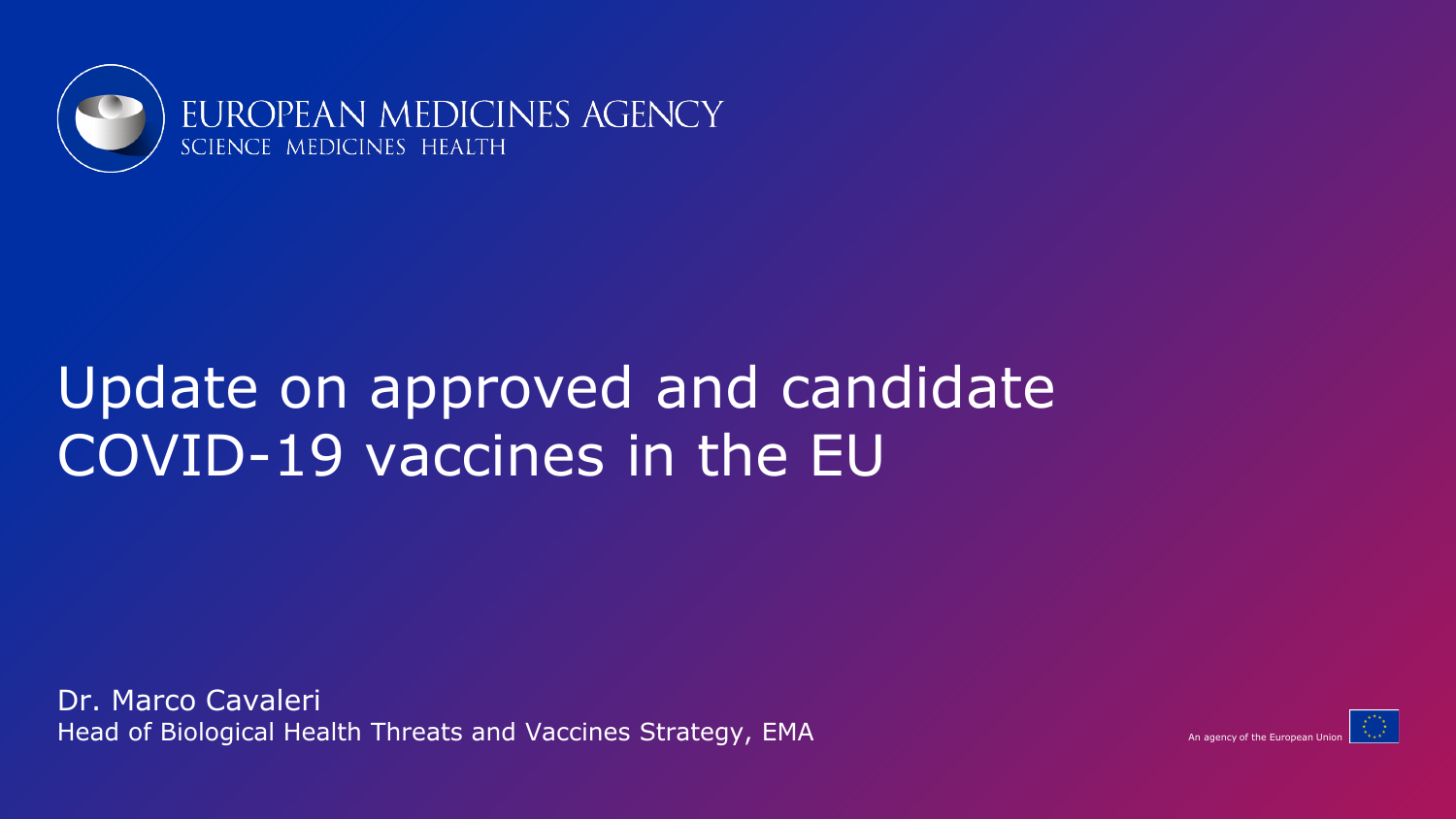### **Outline**



EMA response to COVID-19 pandemic - milestones

COVID-19 vaccines approved in the EU

Benefits and risks of COVID-19 vaccines

Real world evidence on effectiveness

Studies in children

Vaccines under review by EMA

Adapting COVID-19 vaccines to variants

Additional information

**ROPEAN MEDICINES AGENCY**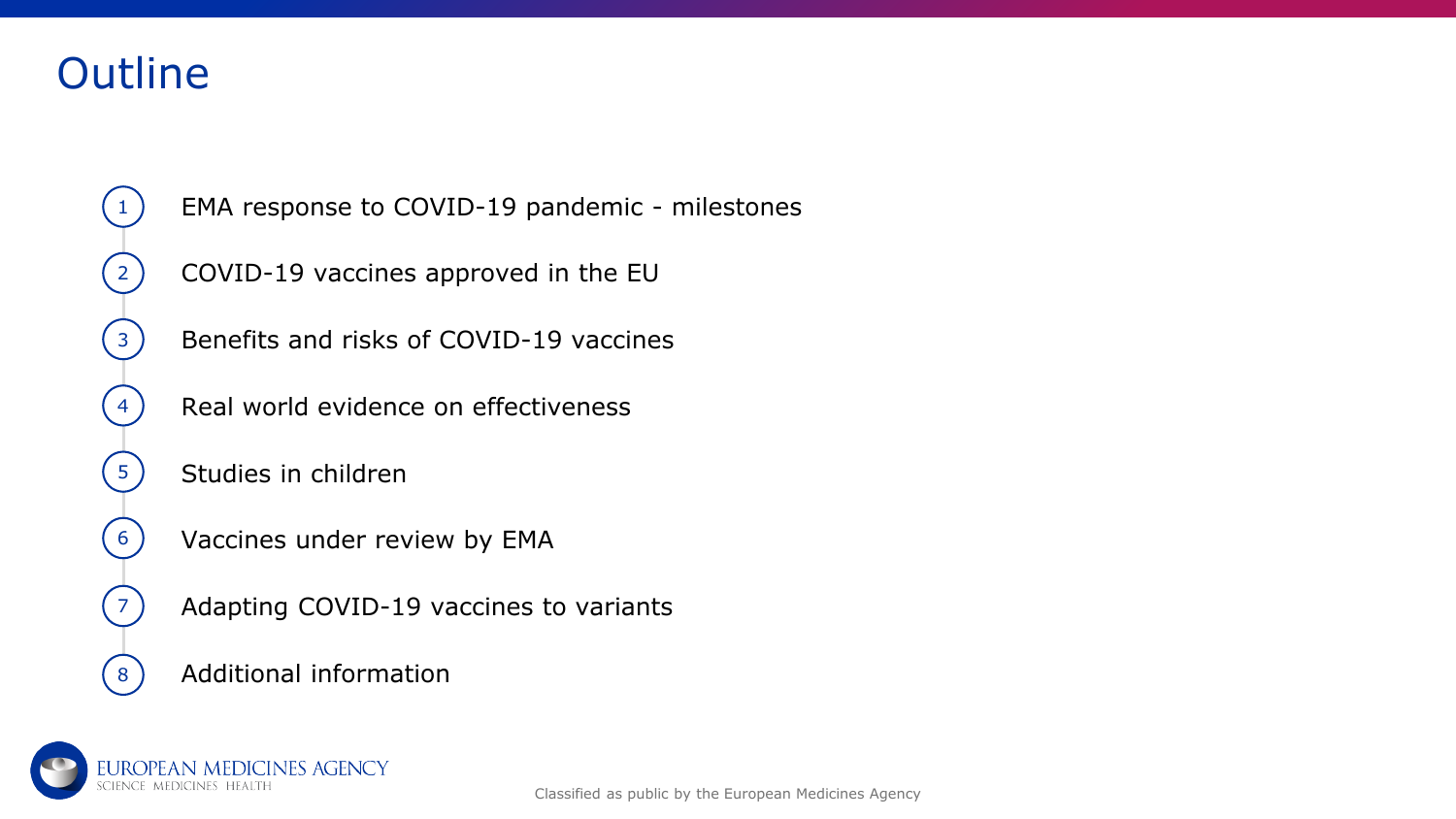### EMA RESPONSE TO COVID-19 PANDEMIC Milestones in the fight against the pandemic





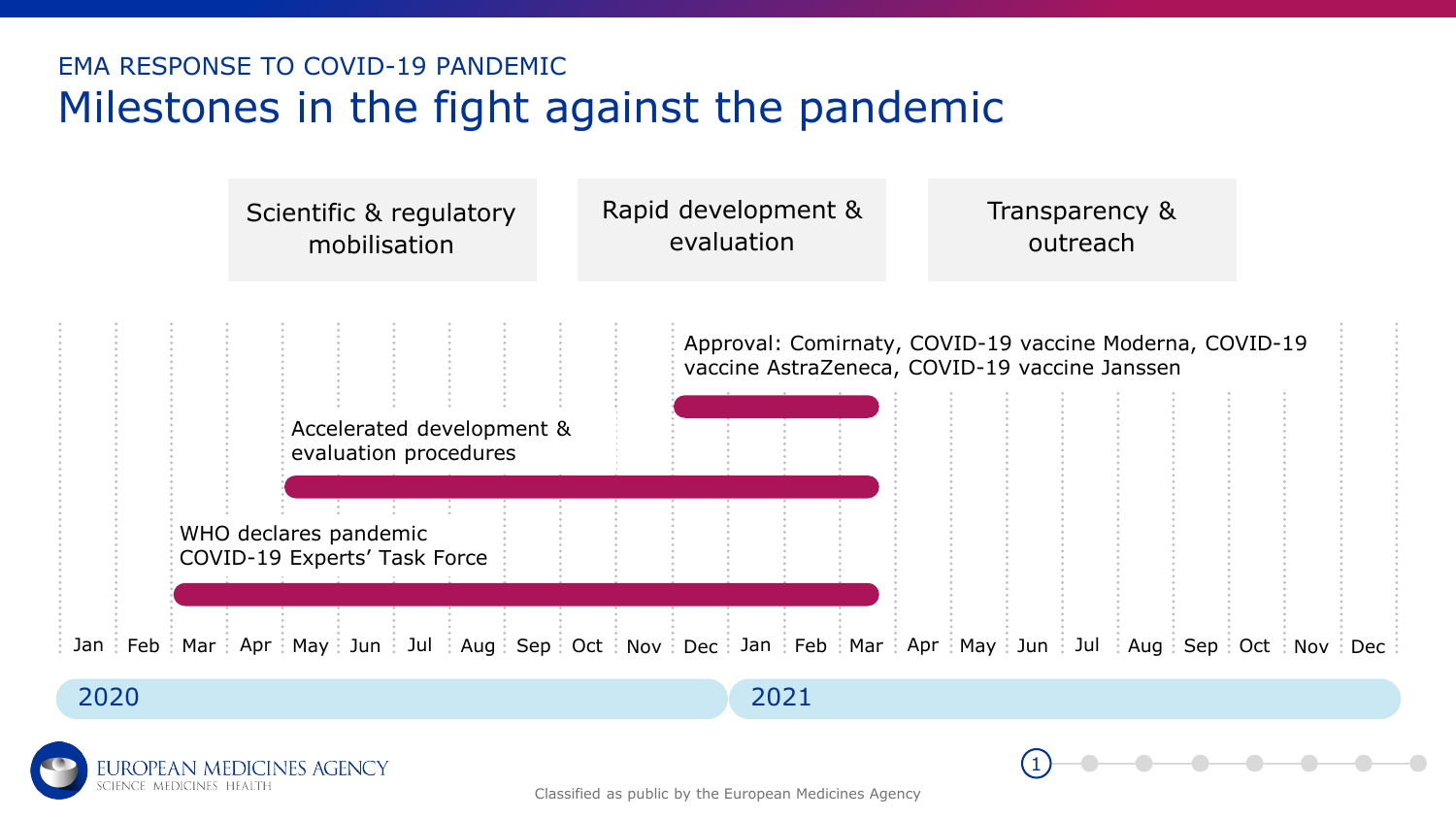# COVID-19 vaccines approved in the EU

# **4** vaccines **authorised in the EU**

ES AGENCY

- **Comirnaty and Moderna** vaccines contain a molecule called **messenger RNA (mRNA)** with instructions for producing the spike protein from SARS-CoV-2, the virus that causes COVID-19
- The **AstraZeneca and Janssen** vaccine uses a **non-replicating adenovirus** as a carrier that has been modified to produce the spike protein from SARS-CoV-2.
- The vaccines do not contain the SARS-CoV-2 virus causing COVID-19 itself and **cannot cause the disease.**



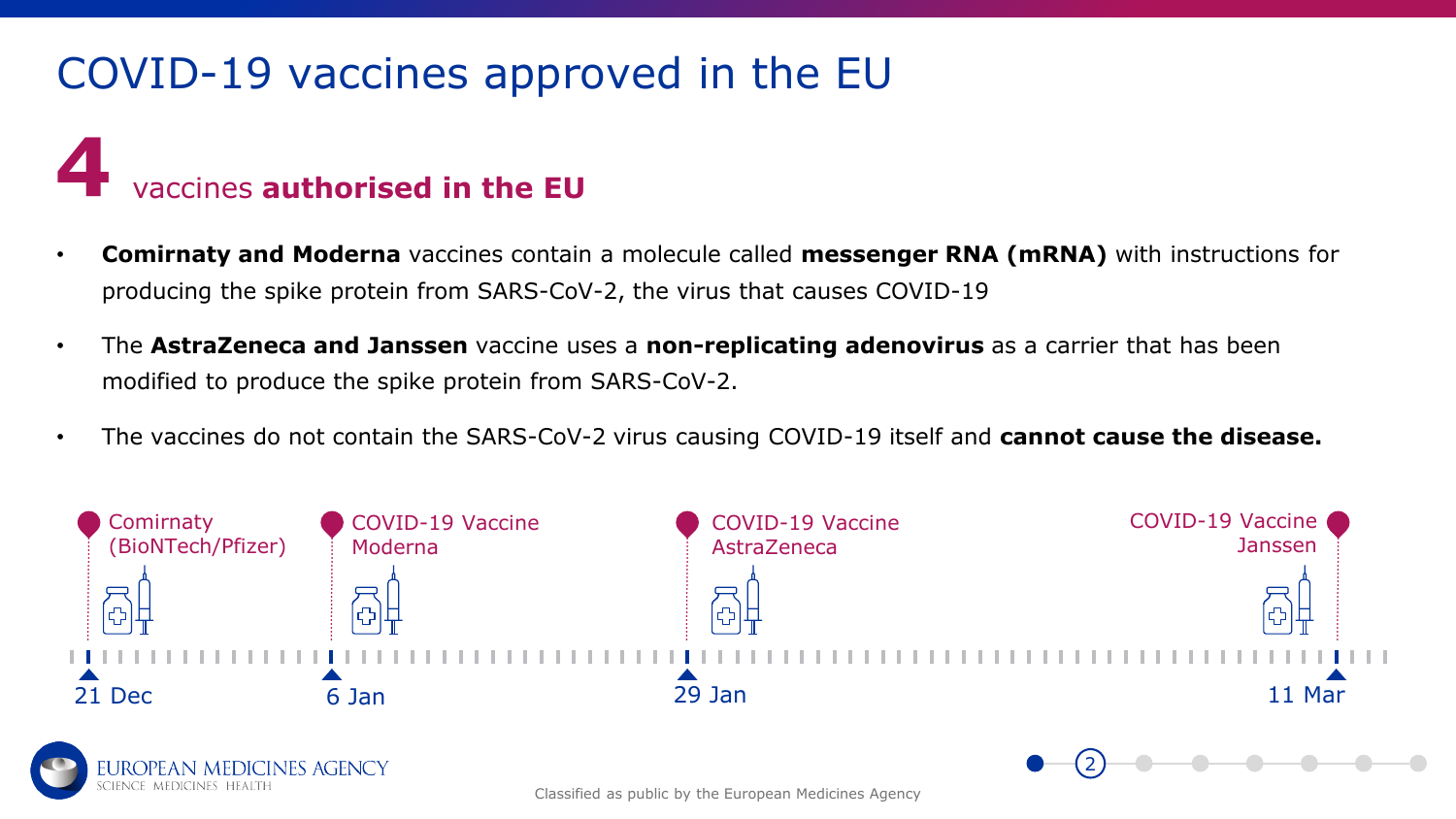### Efficacy of COVID-19 vaccines in trials BENEFITS AND RISKS

#### **All COVID-19 vaccines approved in the EU have a positive benefit-risk balance in prevention of COVID-19 disease.**

- **mRNA vaccines** show very high efficacy in trials in preventing symptomatic COVID of any severity
- **Viral vectored vaccines** also demonstrated protection against symptomatic COVID
- Since vaccines have been studied in different trials, **it not possible to make direct comparison of the efficacy rates reported**
- Data on **prevention of severe disease, hospitalisation and death** from clinical trials are limited but all **showing a trend towards high level of protection**
- Currently there are **limited information from clinical trials** with respect to protection against emerging **variants**
- Some **Real World data** with respect to **prevention of infection** have been reported but **more data are needed** for proper estimation



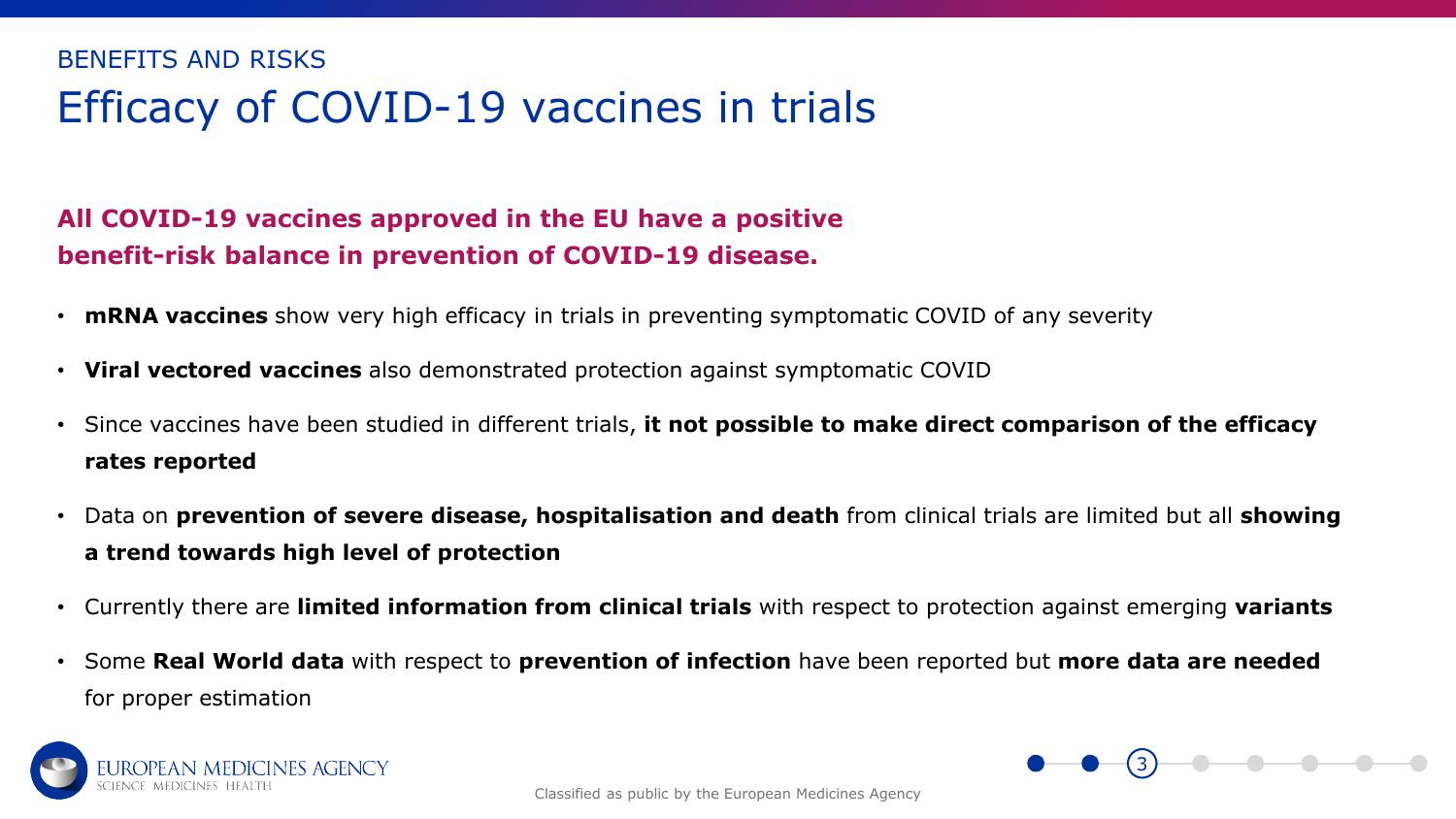### Positive benefit risk for COVID-19 vaccines BENEFITS AND RISKS

#### **Good safety profile, comparable to vaccines for other diseases**

- **Most common** side effects are usually **mild or moderate and temporary.**
- These include pain and tenderness at injection site, headache, tiredness, muscle pain, general feeling of being unwell, chills, fever, joint pain and nausea.
- **Very rare but severe allergic reactions** have occurred in people receiving the vaccine (in **less than 1 in 100,000 people**)
- **Very rare events of severe thrombosis combined with thrombocytopenia** after Astra Zeneca vaccination have occurred **in around 1 in a million people**, and are under investigation
- **Long term safety** is being monitored.

## Full **scientific details and product information**: [Comirnaty](https://www.ema.europa.eu/en/medicines/human/EPAR/comirnaty) | [COVID-19 Vaccine Moderna](https://www.ema.europa.eu/en/medicines/human/summaries-opinion/covid-19-vaccine-moderna) | [COVID-19 Vaccine](https://www.ema.europa.eu/en/medicines/human/summaries-opinion/covid-19-vaccine-astrazeneca) AstraZeneca | [COVID-19 vaccine Janssen](https://www.ema.europa.eu/en/news/ema-recommends-covid-19-vaccine-janssen-authorisation-eu)



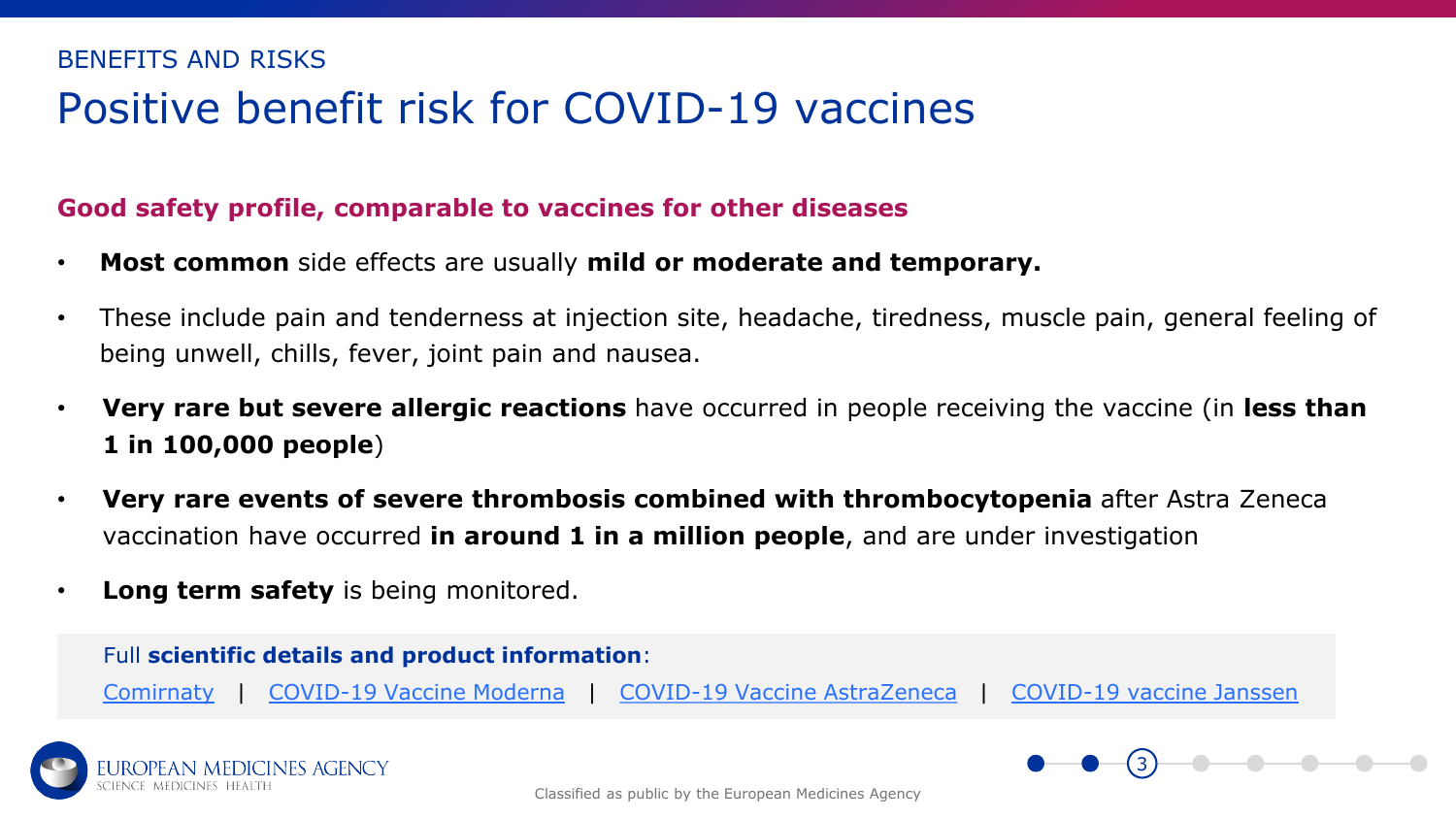### Data from the real world to complement clinical trial data REAL WORLD EVIDENCE ON EFFECTIVENESS

- EMA plans to use **Real World Evidence (RWE)** from clinical practice to **monitor** the **safety** and **effectiveness** of COVID-19 vaccines
- Real-world monitoring complements EMA's regular [safety-monitoring activities](https://www.ema.europa.eu/en/human-regulatory/overview/pharmacovigilance-overview)
- RWD can inform vaccination campaigns and changes in current practise
- These studies will provide information:
	- on **how long protection lasts**
	- how well the vaccine **prevents severe COVID-19**
	- how well it protects **immunocompromised people and pregnant women**
	- whether it **prevents asymptomatic cases and blocks transmission**





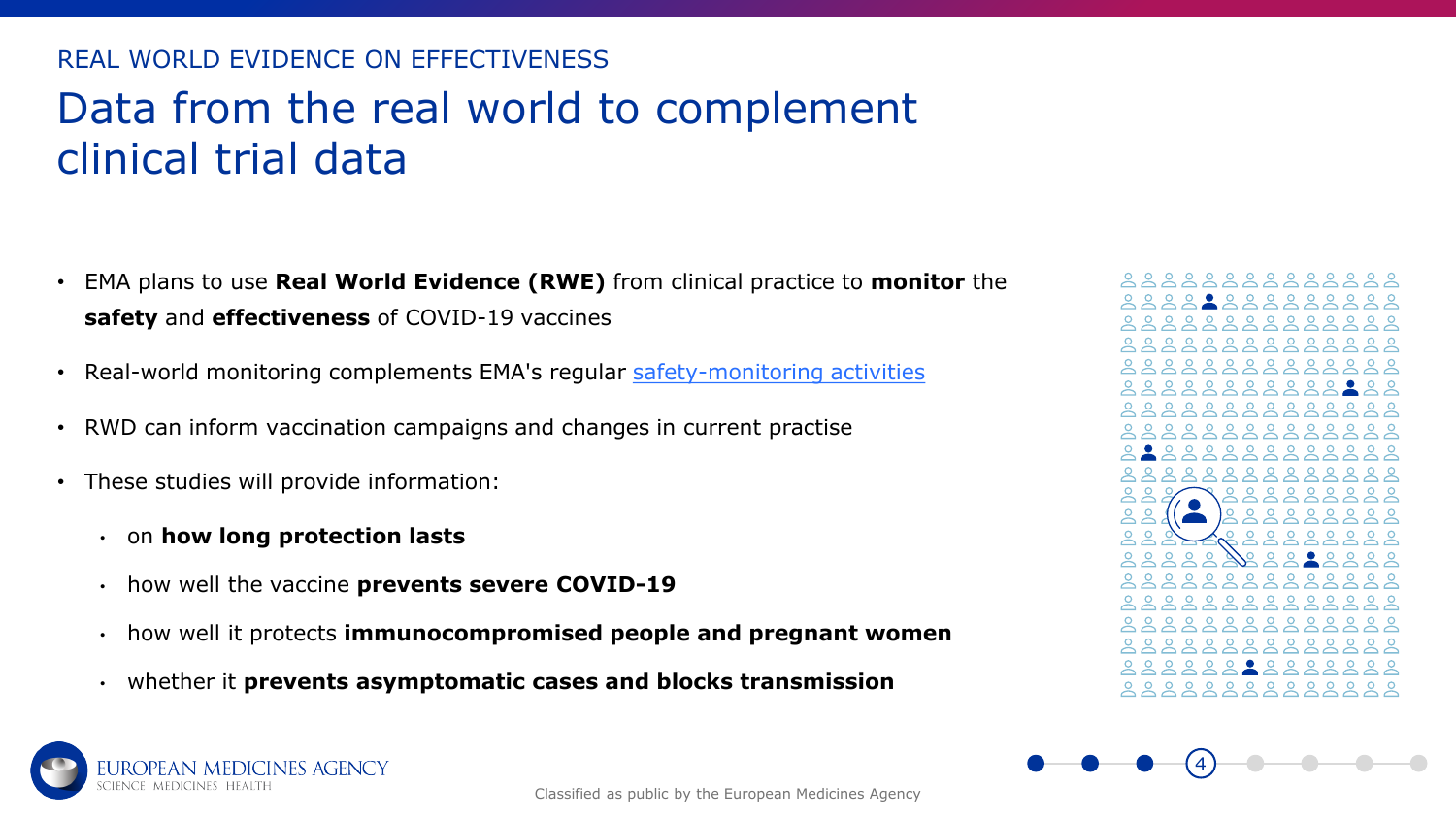### Preliminary studies on COVID-19 vaccine effectiveness REAL WORLD EVIDENCE ON EFFECTIVENESS

#### **4 effectiveness studies available from Israel and UK**

- **Preliminary assessment by EMA's** COVID-19 Task Force early data **promising:**
	- Comirnaty: **prevention of infection in Israel** (92% effectiveness after 2 doses)
	- **Astra Zeneca and Comirnaty:** Substantial reduction in risk of hospitalisation in UK (>80%), but more data awaited
- **Comirnaty:** data confirm the efficacy from the clinical trials and the booster effect of the second dose
- **COVID-19 Vaccine Astra Zeneca**:

Initial data show high protection from COVID-19, including severe disease, after first dose

• In addition, emerging data from large clinical trial pointing to high efficacy including in the elderly

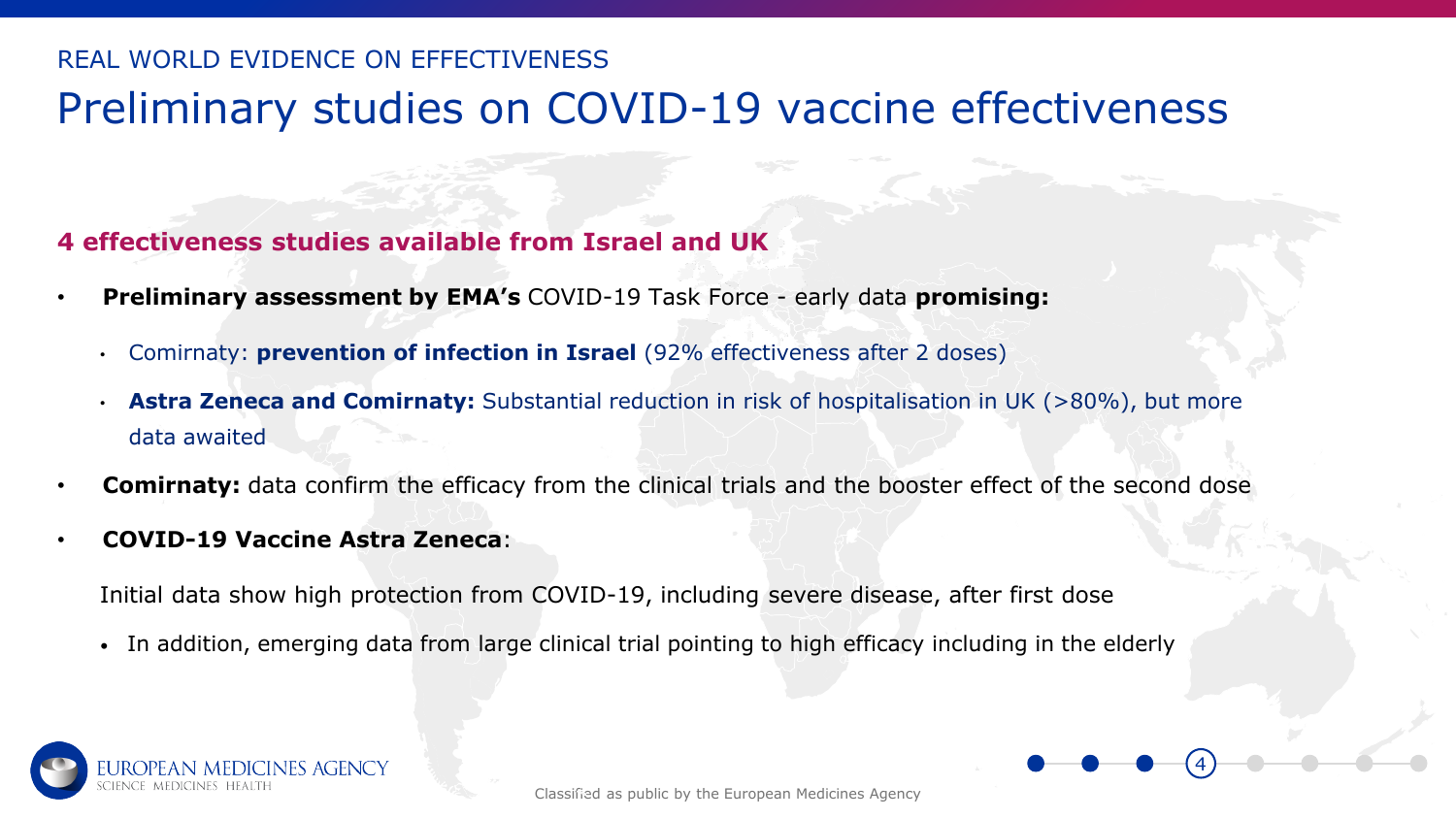- The vaccines are currently **not approved for younger children:** 
	- **Comirnaty** can be given above **16 years of age**
	- **Moderna** , **Astra Zeneca and Janssen** can be given above **18 years of age**
- Vaccines will be **first tested in adolescents** and then progressively in children below 12 years of age down to the youngest ages
- It is not known at the moment when these data will be submitted because the studies are still ongoing.
- The two authorised mRNA vaccines are recruiting adolescents at a fast pace into clinical studies



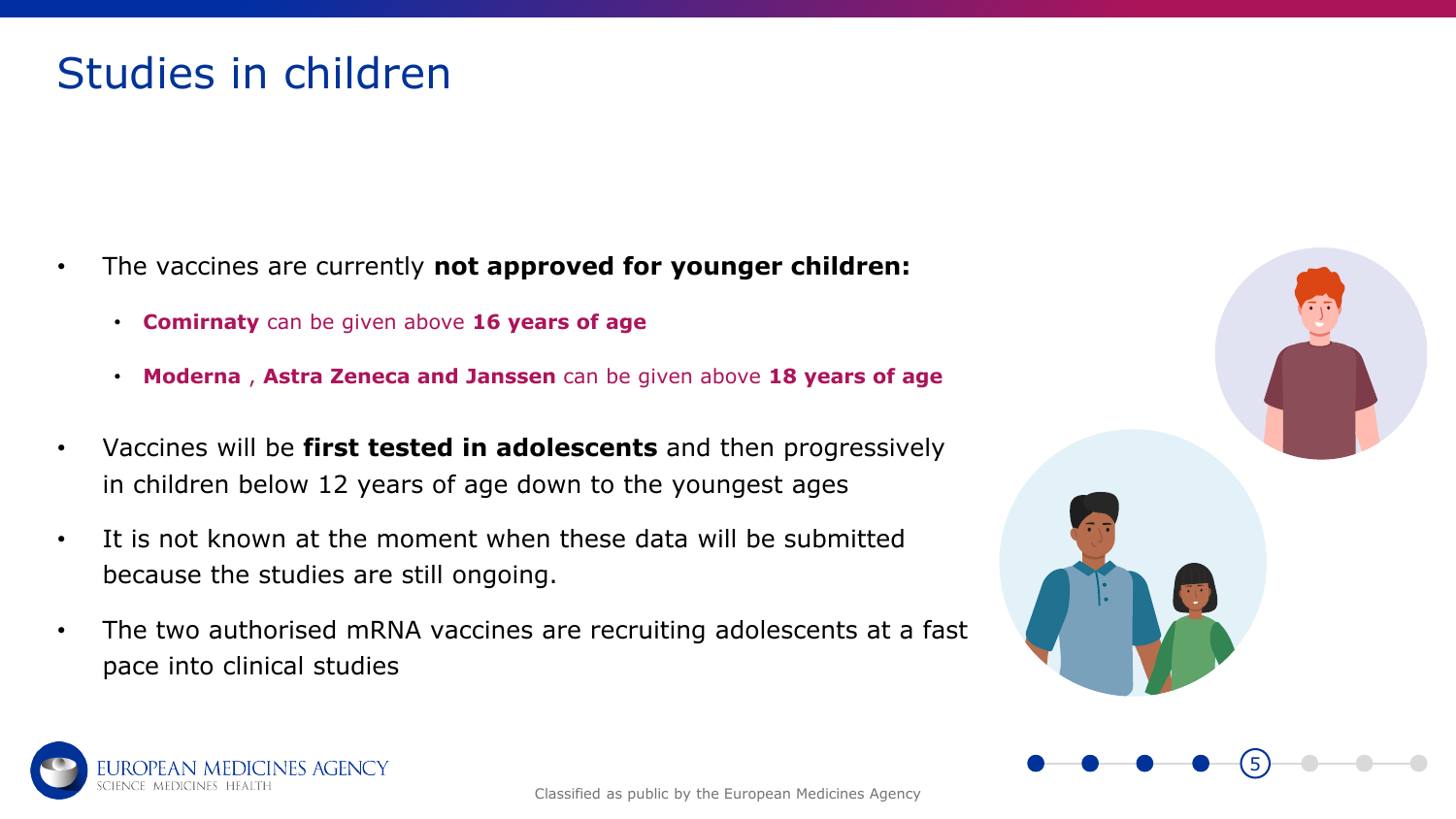### Novavax (NVX-CoV2373) COVID-19 VACCINES UNDER REVIEW BY EMA



- Start of **rolling review**: 03/02/2021
- **Protein-based vaccine** containing tiny particles made from a laboratory-grown version of the spike (S) protein found on the surface of SARS-CoV-2 coronavirus.
- It also contains an **adjuvant** to help strengthen the immune responses to the vaccine



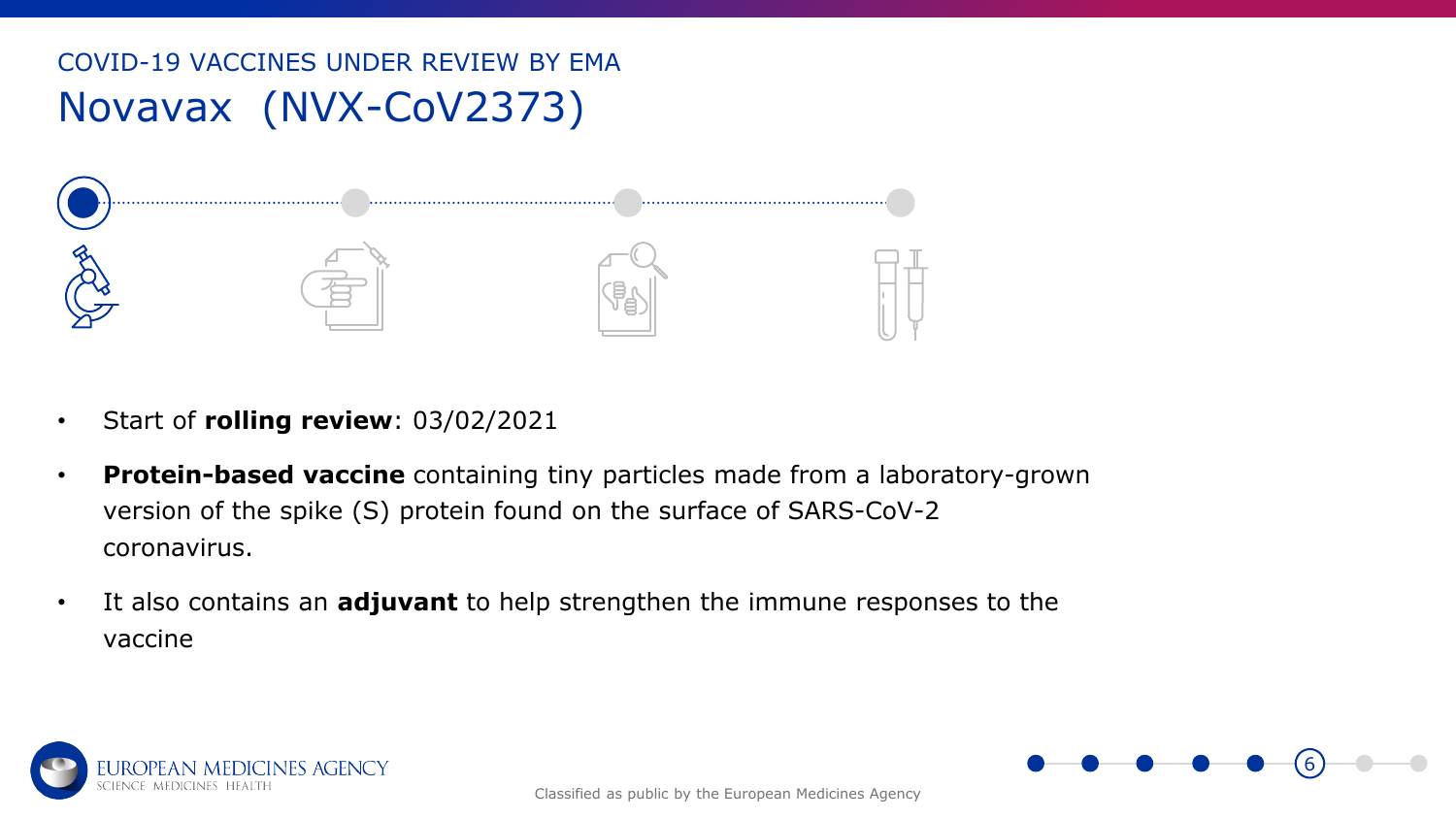### CureVac (CVnCoV vaccine) COVID-19 VACCINES UNDER REVIEW BY EMA



- Start of **rolling review**: 12/02/2021
- CVnCoV contains **mRNA in lipid nanoparticles**
- Large clinical **trial ongoing** at the moment



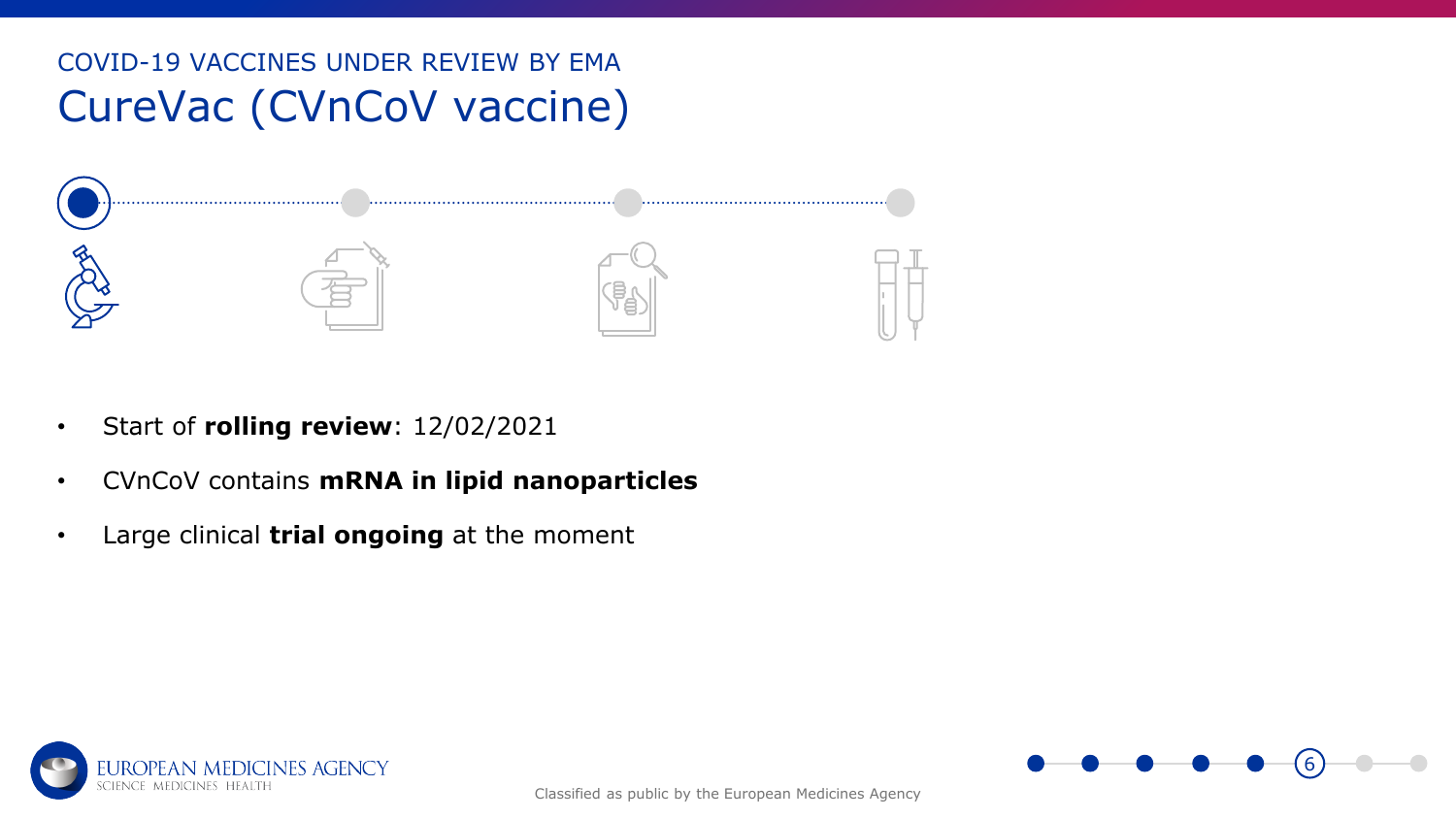### Sputnik Vaccine COVID-19 VACCINES UNDER REVIEW BY EMA



- Start of **rolling review**: 04/03/2021
- Contains two different viruses belonging to the adenovirus family, Ad26 and Ad5
- These adenoviruses have been modified to contain the gene for making the SARS-CoV-2 spike protein; they **cannot reproduce in the body and do not cause disease**
- The two adenoviruses are **given separately**: Ad26 is used in the first dose and Ad5 is used in the second to boost the vaccine's effect

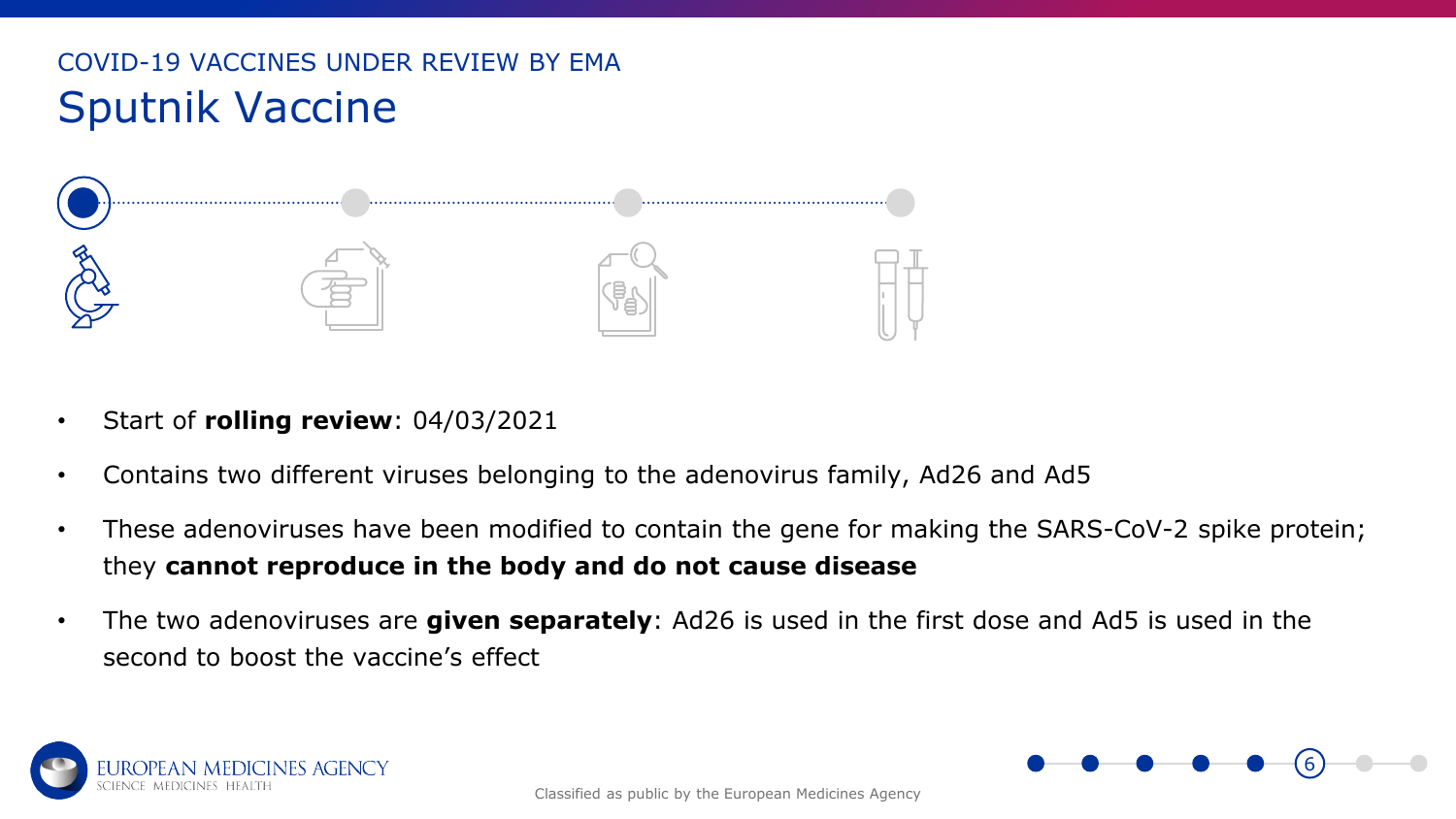# Adapting COVID-19 vaccines to variants

- Sars-CoV-2 **variants are emerging** and will continue to emerge if the virus is not stopped
- This requires continuous **monitoring of the vaccines' performance** over time
- Regulators and developers are anticipating **vaccine updates** to protect against variants
- This can be done **reasonably quickly**  based on existing knowledge with annual flu vaccines - **no need for large scale trials**
- Studies needed to approve 'variant vaccines' will look at comparing immune responses between people vaccinated with the parent vaccine and people vaccinated with 'variant vaccine'
- EMA has provided **guidance to vaccine developers**

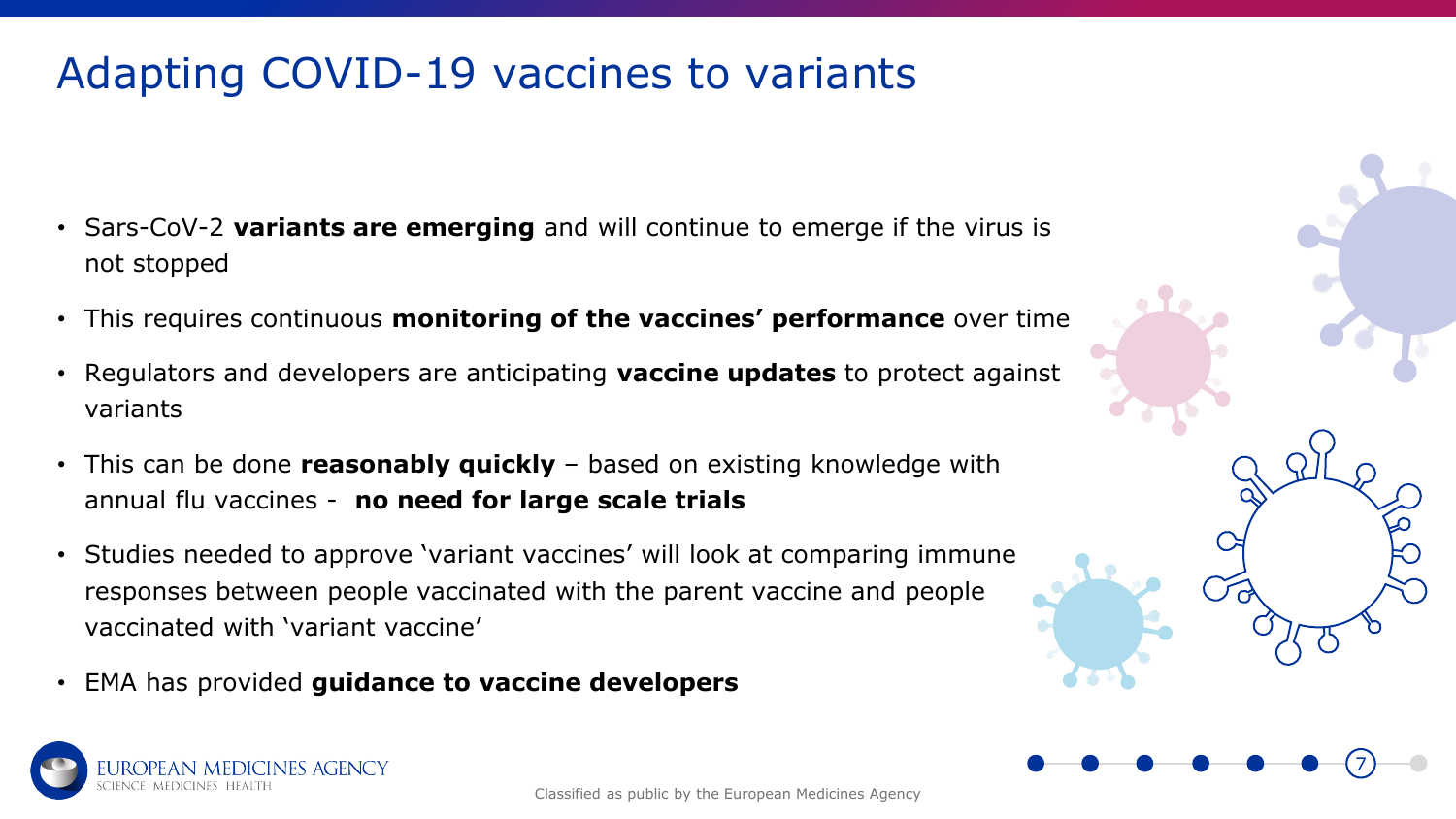### Data from clinical trials on how COVID-19 vaccines protect from variants ADAPTING COVID-19 VACCINES TO VARIANTS

- Based on published studies, the vaccines authorised in the EU are expected to provide **protection against the UK B.1.1.7 variant**
- In terms of mild disease, **protection against the South African variant B.1.351 may vary depending on the vaccine;** studies are needed to define extent of protection against severe disease and hospitalisation
- For **Brazil variant P.1 –** no data available



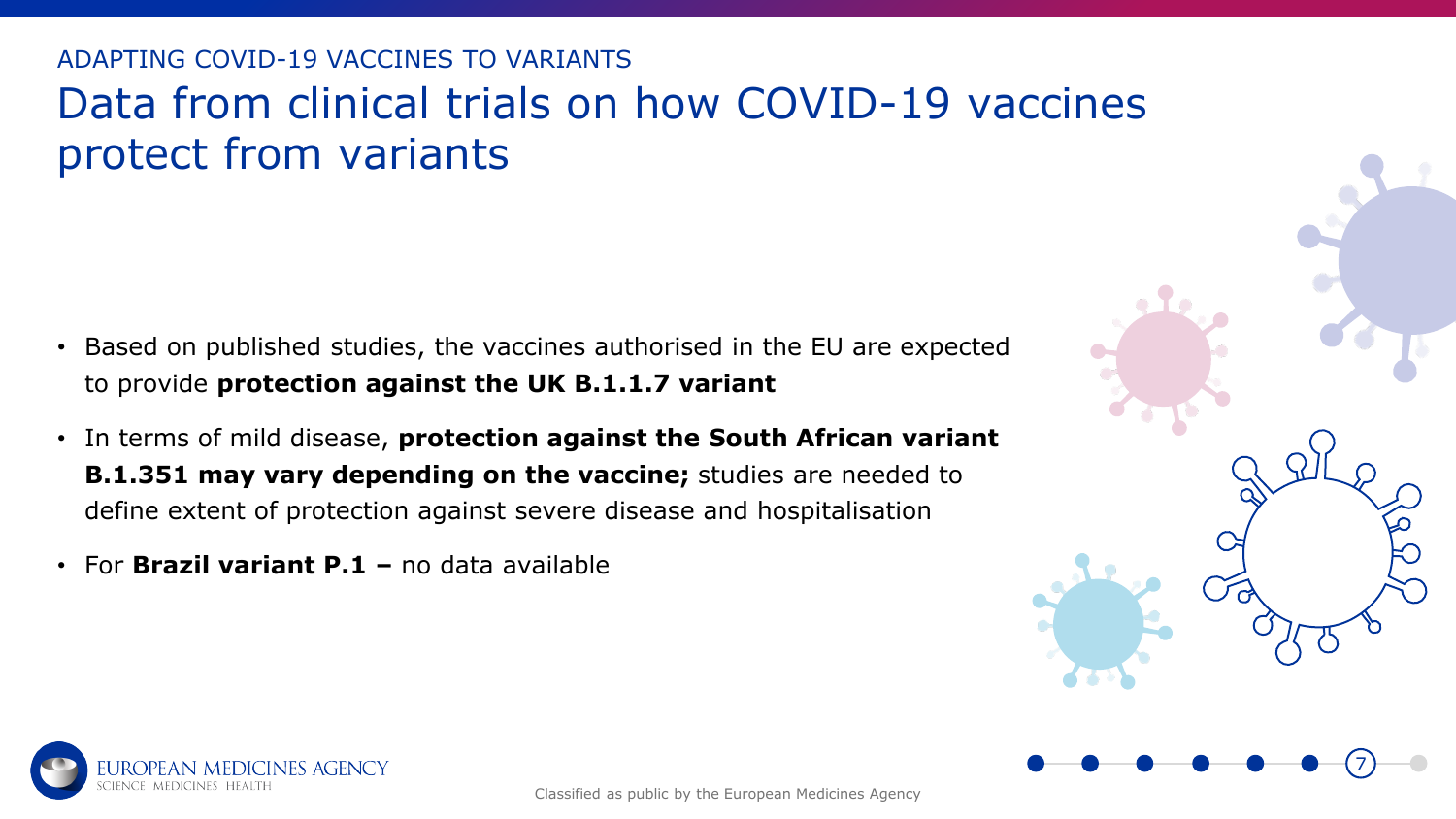Pending questions on COVID-19 vaccines ADDITIONAL INFORMATION

#### • Need for two doses for individuals who had a history of COVID-19

- Interval between the doses
- Possibility to boost with different vaccines
- Use in immunocompromised subjects and selected special population



?

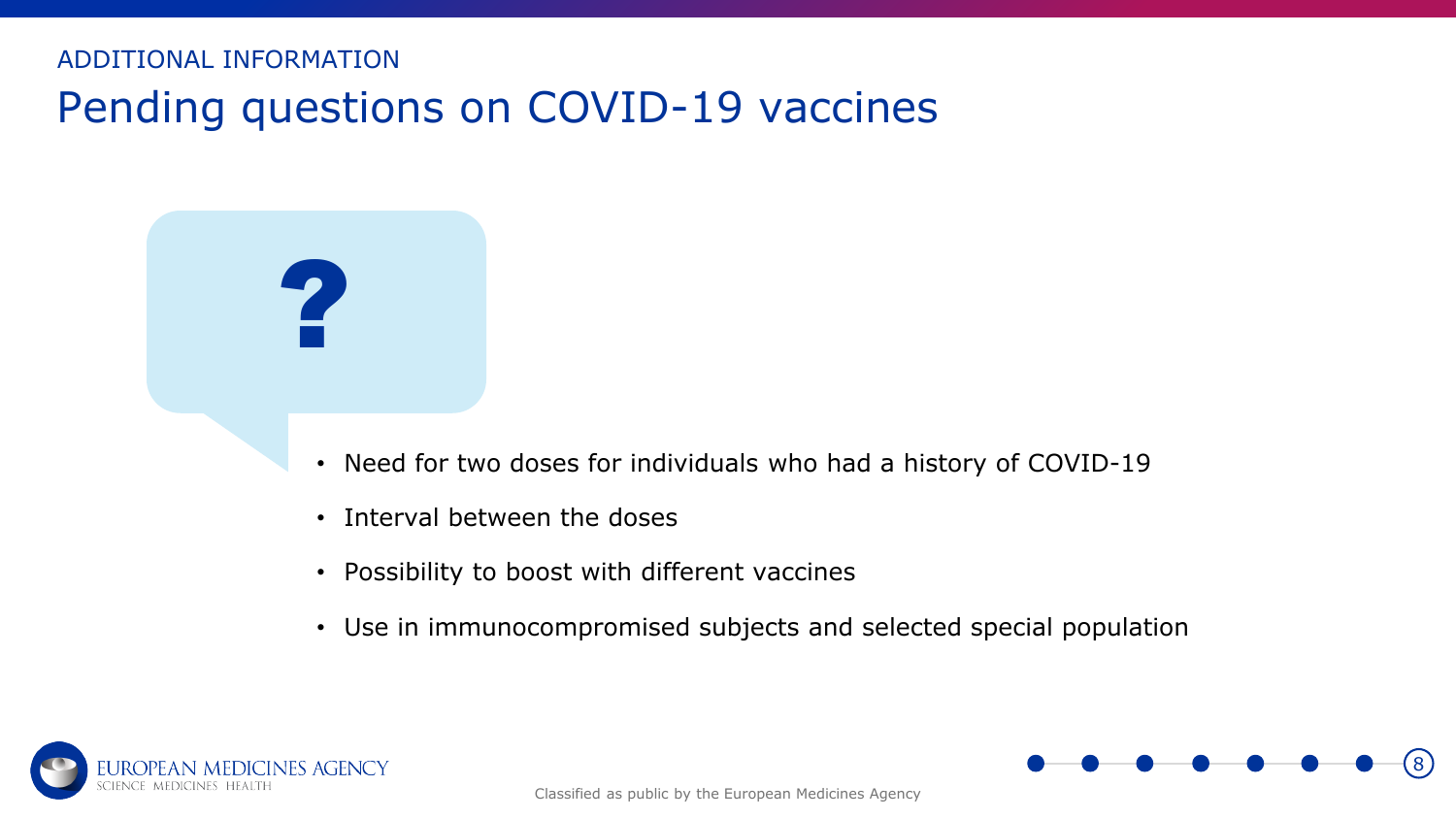### How vaccines help to beat the pandemic ADDITIONAL INFORMATION

- **Immediate benefit** for people who will be protected against COVID-19 symptoms
- **If fewer people are getting sick** (develop symptoms of COVID-19), particularly among high risk individuals such as older people, this will **alleviate the huge burden of COVID-19 disease on healthcare systems**
- **Preliminary data** from Israel, with high vaccination rate and infection rates are falling, providing **first evidence of vaccines reducing spread.**
- COVID-19 vaccines that reduce symptomatic disease **will be essential to beat the pandemic**
- At least initially, vaccines alone will not allow us immediately to return to 'normal' life, and other public health measures such as **face masks, hand hygiene and social distancing will remain essential**



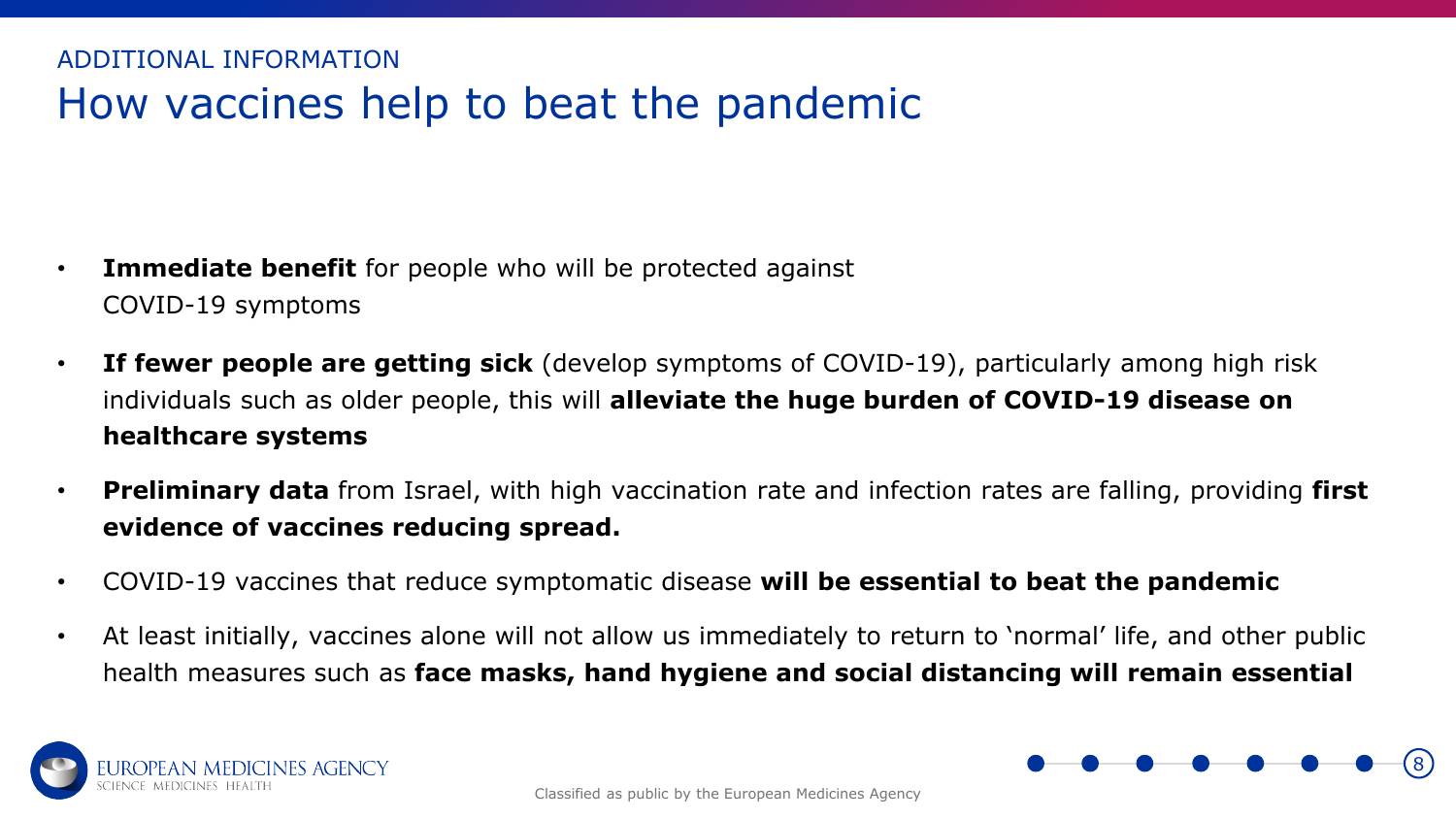### Ongoing activities ADDITIONAL INFORMATION

- **54** vaccine developers have interacted with EMA so far
- **~30** vaccine companies have interacted with COVID-ETF
- 42 rapid scientific advice procedures for vaccines
- Guidance for developers issued on variant vaccines
- Discussions ongoing for approval of additional vaccines
- Post-authorisation studies for effectiveness and safety
- International collaboration with WHO and regulators worldwide